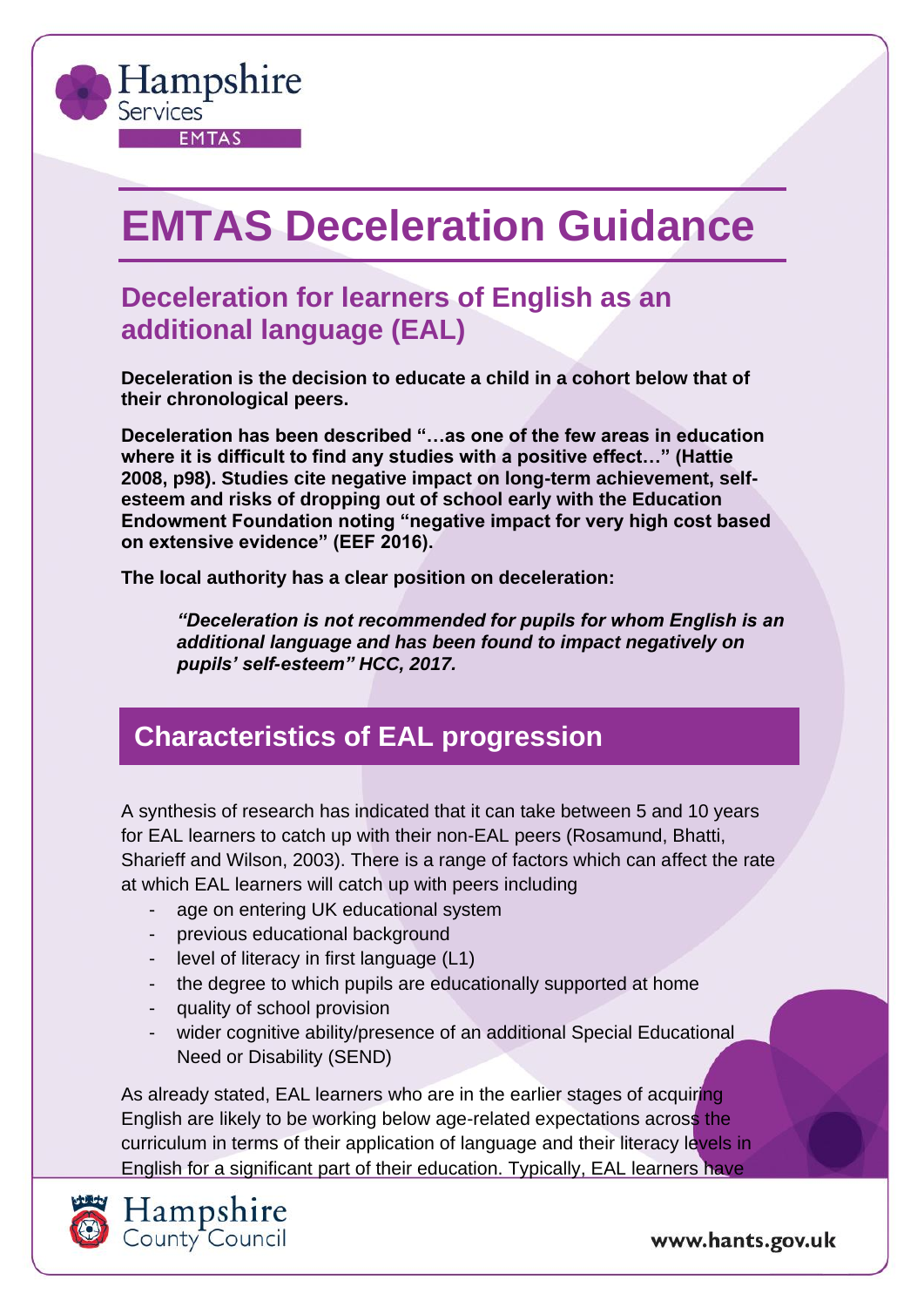

spikey profiles of achievement, performing better in some subjects than others with variation also evident in their use of English in different curriculum subjects. Establishing a baseline and tracking progress in a pupil's acquisition of English should be done using an EAL-specific scale such as the [EAL Assessment](https://www.bell-foundation.org.uk/Work/EALAssessmentFramework/)  [Framework](https://www.bell-foundation.org.uk/Work/EALAssessmentFramework/) developed by the Bell Foundation.

Learning EAL is not in itself a reason for pupils failing to make progress at an acceptable rate and there should be the expectation that these pupils must make more than average rates of progress if they are ever to catch up with their peers, unless there are additional SENDs. Depending on their point of entry into the school system, most EAL learners are unlikely to be working at an appropriate level for statutory tests for a significant period of time. Decelerating children because they are not ready for statutory tests is not recommended and schools should refer to DfE guidance on test administration for detailed information about what to do in such cases.

When an EAL learner fails to make satisfactory progress or plateaus in their learning it is essential to first consider whether the teaching and learning environment is meeting their needs as a learner of English as an additional language. It may also be relevant to investigate external factors for example their home circumstances or things going on within the local community. Whatever the reasons for lack of progress, decelerating EAL learners is unlikely to be successful as the root cause(s) of the problem will not have been addressed.

#### **EAL learners with an additional SEND**

The definitive identification of EAL pupils with an additional SEND can be problematic, though indisputably some children and young people do have both sets of needs.

The situation for EAL learners with additional SENDs is more complicated in terms of expectations about rates of progress. However, mirroring advice for EAL learners, the local authority has a clear position on decelerating pupils with a SEND:

*"Special educational needs cannot, alone, be justification for deceleration/acceleration…deceleration will not have the effect of providing an environment where the child's special needs will be any less."* HCC, 2017.

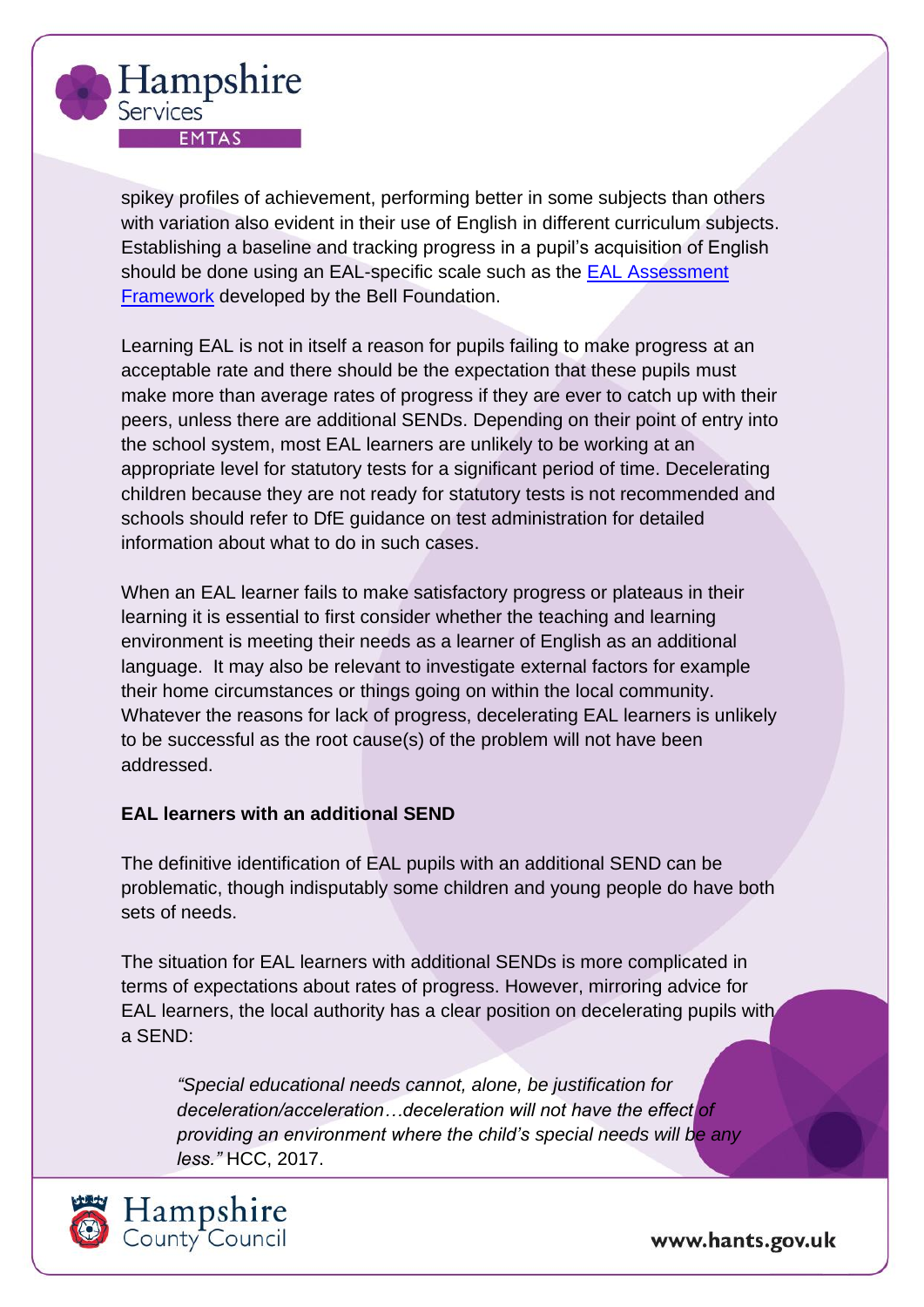

Catering for children and young people who have both sets of needs can be extremely challenging. However, effective practice and provision requires that schools cater for both sets of needs which involves understanding and effectively implementing a different set of pedagogies for each.

Decelerating pupils with both sets of needs is not regarded as good practice.

#### **Some observations about good practice for EAL learners and the potential negative effects of deceleration**

#### **1. Social issues and self-esteem**

Decelerating EAL learners is likely to have a negative impact on their selfesteem as they will be aware that they have been placed with learners younger than themselves. EAL learners are already at risk of marginalisation because they may look, sound and/or behave differently from their peers. Making friendships can be disproportionately hard for EAL learners because of linguistic and cultural barriers and decelerating children so they have to repeat a year may mean that they lose existing friends and have to make new ones. They may also be subject to subtle and/or overt bullying by peers on the basis that they are deemed to be 'stupid'.

#### **2. Peer support**

Using peers to support EAL learners both in and out of the classroom is a well understood strategy. A recent report highlighted how

*"…peers came across as playing a central role in offering language support, be it by sitting next to a newly-arrived child, working as a young interpreter or relying on resources such as 'communication cards' to help the child access words in English. Such peer support played an important role in both EAL pupils' language development and sense of integration within the classroom and the school community."* (Arnot et al, 2014, p. 92)

However, peers who are significantly younger than a target EAL learner will be less equipped to provide effective support e.g. peers

- modelling use of oral English in different contexts
- translating/interpreting using first language (L1)
- having less life experience and therefore a reduced set of life skills to draw upon
- knowing how to provide appropriate social and emotional support

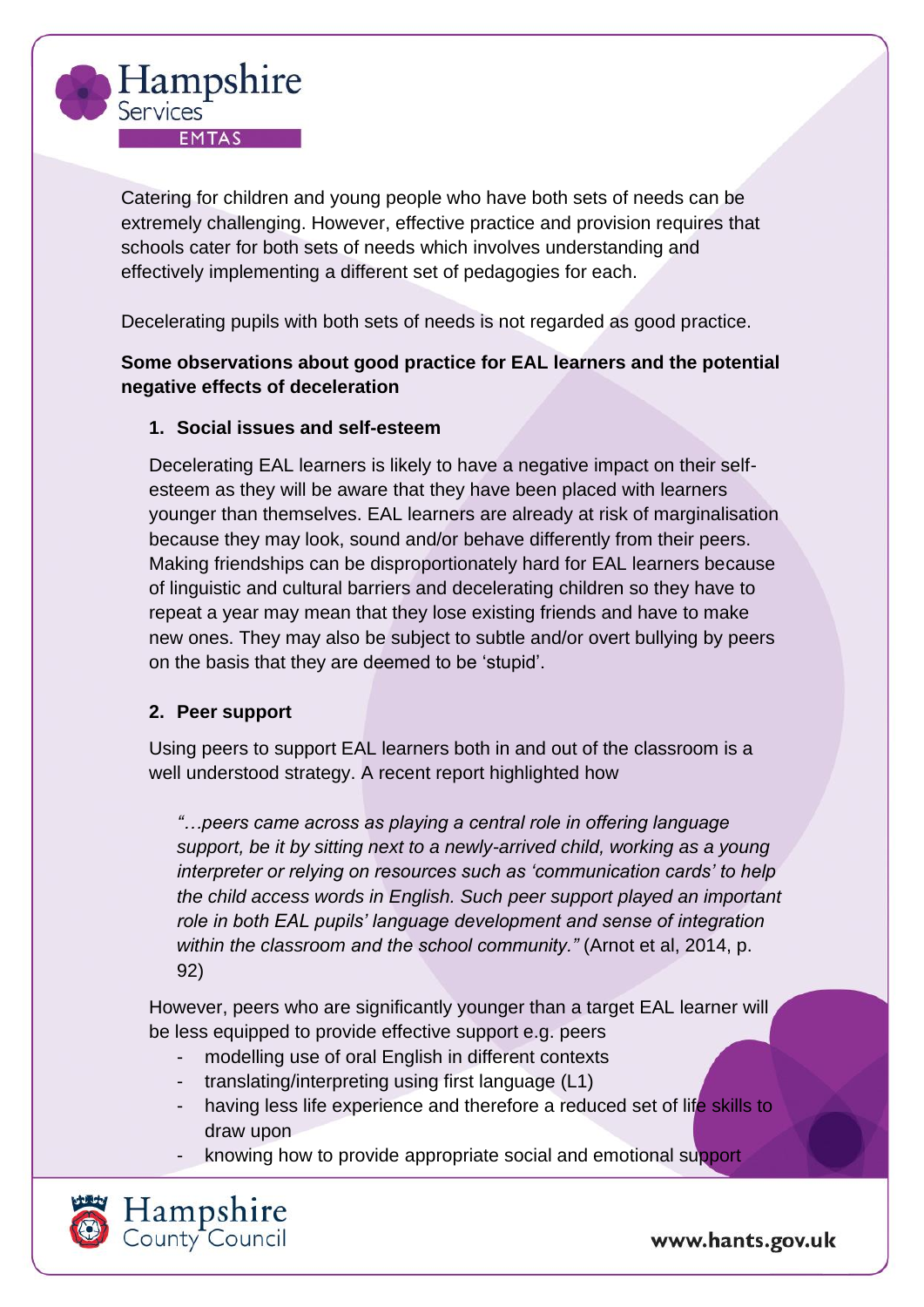

#### **3. The learning environment**

It is well understood that teaching and learning for EAL learners must "keep cognitive challenge appropriately high by providing a supportive context for learning" (PNS, 2006).

When a child is educated with peers who are substantially younger, it becomes more problematic to provide a suitable learning environment. Examples include

- ensuring that the curriculum challenge meets the cognitive and academic potential of the child
- avoiding repetition of curricula for those who are asked to repeat a year
- creating suitable opportunities for peers to model age-appropriate oral language (both English and L1)
- providing learning materials that are age-appropriate.

#### **Involving parents/carers**

*"It is the view and policy of the Children's Services Department of Hampshire County Council that acceleration/deceleration should only occur in exceptional circumstances and only after detailed discussions with parents/carers and relevant professionals." HCC, 2017.*

Brophy (2006) observes that in developed countries "repetition decisions are almost always initiated by the school rather than the parents, although they may be communicated as recommendations rather than requirements (in which case, the final decision is left up to the parents)."

There is evidence that certain groups of parents are less likely to access educational services than others, including those from a Black or Minority Ethnic (BME) background. A number of potential barriers has also been identified, for example staff misconceptions around different cultural attitudes towards chidrearing and parents' inability to communicate well in English. In some cases, families "originate from cultures where parents are not expected to take an active role in child education" and conversely there are situations "where parents put complete trust in the school and rarely question its authority and the decisions it makes" (Katz, La Placa & Hunter 2007).

Experience also supports the notion that parents/carers from BME backgrounds will be disproportionately vulnerable to fully understanding complex decisions taken by schools and other educational providers around practice and provision



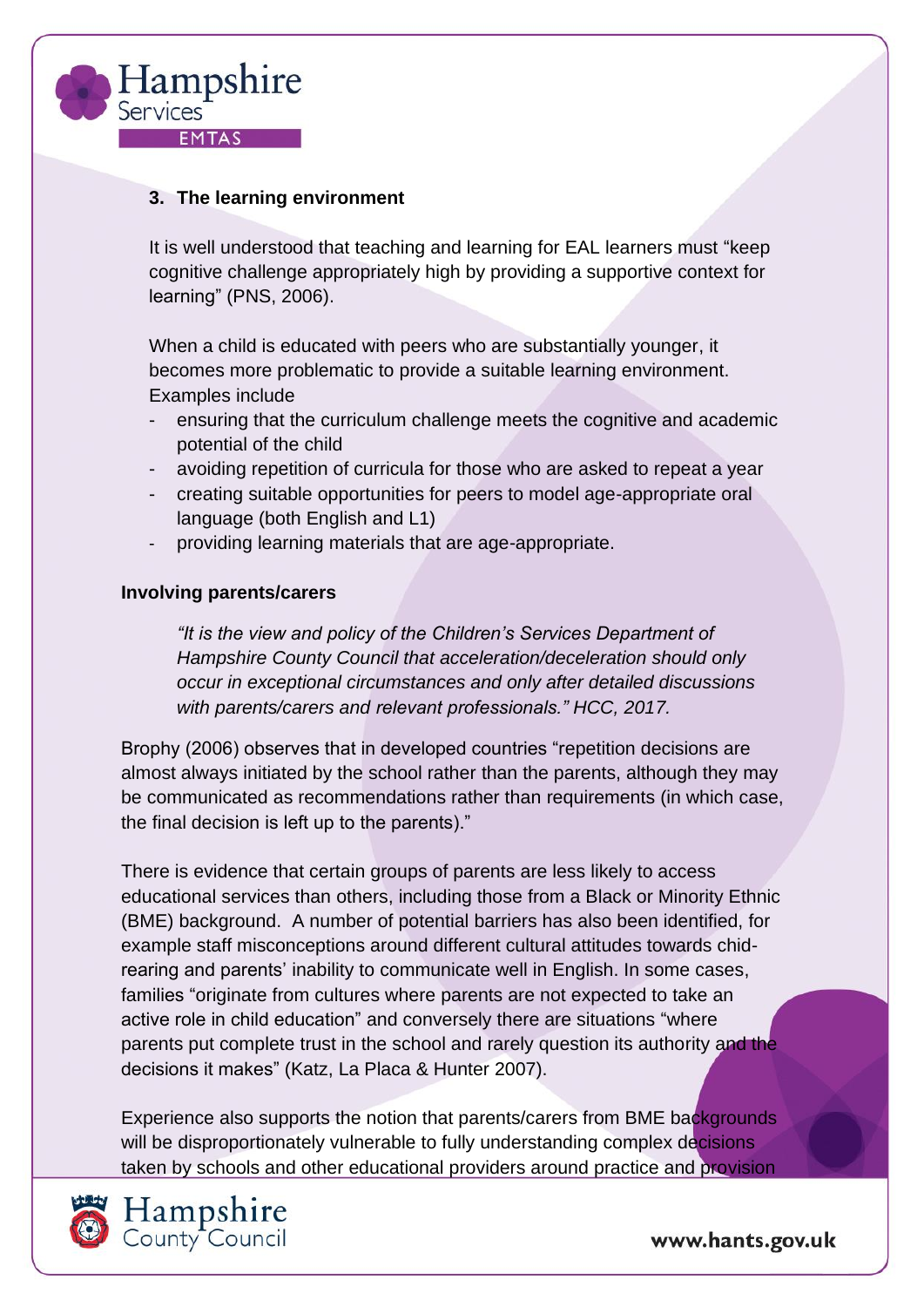

for their children. The research reinforces this key message with the finding that "…negative effects are disproportionately greater for disadvantaged pupils [and] for pupils from ethnic minorities" (EEF, 2016). For these reasons it is imperative that where a deceleration is being considered, every effort is made to ensure that linguistic and cultural barriers are addressed in any discussions with parents/carers.

#### **Recommendations**

#### **Schools should**

- take account of the English language support needs of the parents/carers and make a judgement about whether or not an interpreter would be needed for meetings. They should bear in mind that surface control of social and conversational English may not fully equip parents/carers in terms of appreciating the complexities that may arise in a deceleration case;
- ensure that any disadvantages of deceleration are effectively communicated so that parents/carers can make a fair judgement that ensures any decision to decelerate would make "a clear difference to their child's future education and life chances";
- encourage parents/carers to fully engage with the school, preferably through a face-to-face meeting (supported by an interpreter if necessary);
- be confident that whilst parents/carers have the right to disagree with the school's decision and the right to have their views heard, any decision to decelerate must be made in the best interests of the child

In some cases, parents/carers of EAL learners may request that their child be decelerated. There may be a number of reasons for this but often it is because the family has lived in a country where deceleration is a relatively common occurrence. Whilst schools must give this type of request due consideration, they should bear in mind the overwhelming drawbacks of deceleration and ultimately, in consultation with Education and Inclusion Advisers and EMTAS EAL Specialists, it should be the school's final decision, not the parents'.

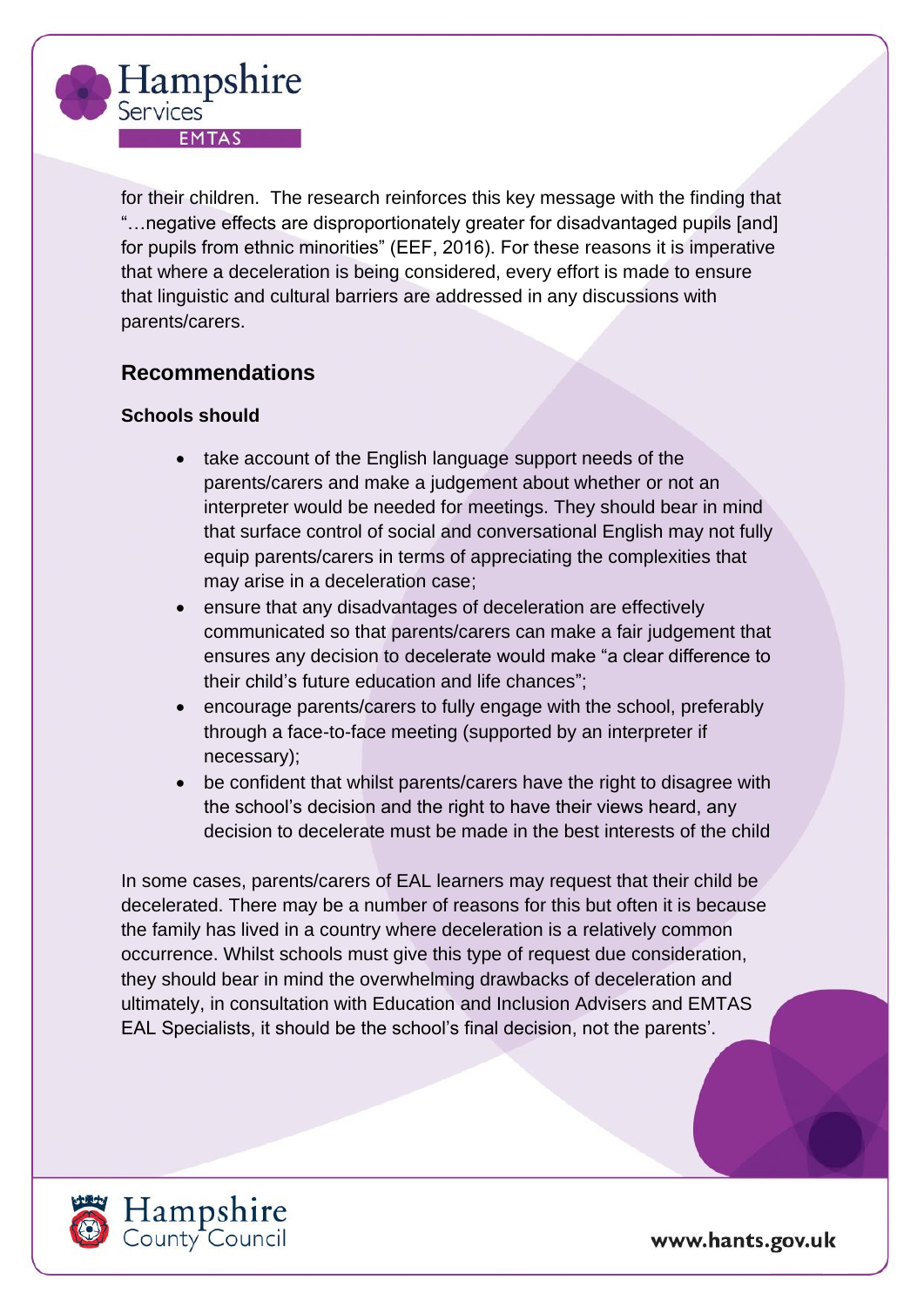

#### **Involving EAL specialists**

Hampshire Ethnic Minority and Traveller Achievement Service (EMTAS) employs interpreters and specialist teachers who are available to facilitate parent conferencing and offer advice about pedagogy, practice and provision for EAL learners. It is recommended that schools involve EAL specialists before any final decision is taken, even if the principal reason for decelerating a child is not because the child is an EAL learner.

#### I**nvolving pupils**

Involving pupils who are of an appropriate age in decisions around deceleration is important because "school-imposed grade repetition is stressful to students and associated with reduced self-esteem, impaired peer relationships, alienation from school, and sharply increased likelihood of eventual dropout" (Brophy, 2006, p.16).

Hampshire County Council promotes a Rights Respecting agenda amongst its schools and EMTAS is a Rights Respecting service. Article 12 of the United Nations Convention on the Rights of the Child (1998) states

*"Parties shall assure to the child who is capable of forming his or her own views the right to express those views freely in all matters affecting the child, the views of the child being given due weight in accordance with the age and maturity of the child."*

It is recommended that schools automatically involve secondary aged EAL learners in decisions around deceleration and think carefully about seeking the views of older primary aged pupils.